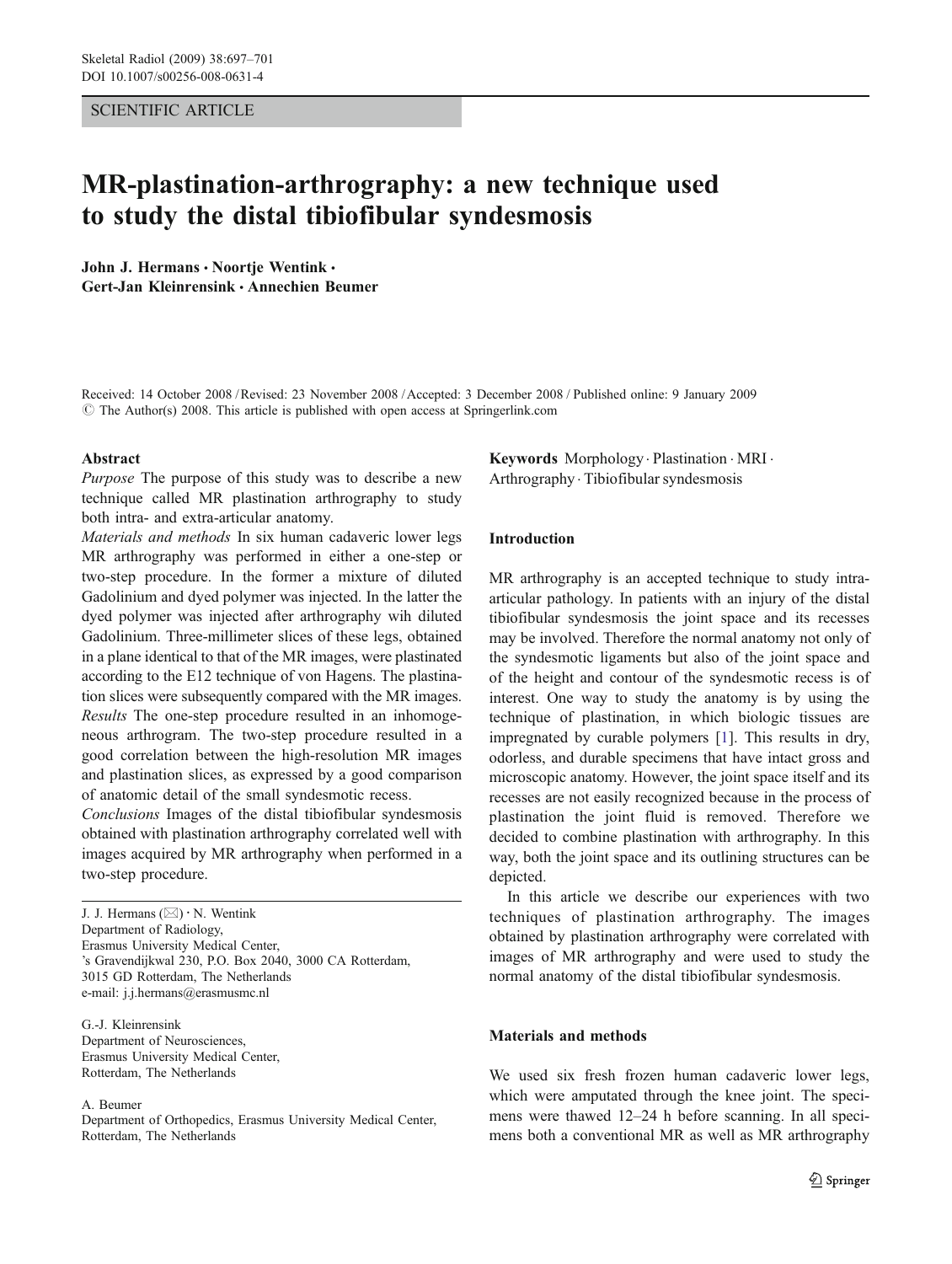were performed. As contrast agent we used Gadolinium (Magnevist® dimeglumingadopentetate, Schering, Germany; Gd) in MR and dyed polymer in plastination. After MR imaging the leg was frozen again for a week at *−*20°C in order for the intra-articular polymer to cure. After this, 3-mm slices of fresh frozen legs were obtained in a 45° oblique axial plane identical to that of the MR images. These slices were then plastinated according to the E12 technique of von Hagens. The plastination slices were subsequently compared with MR images.

The injection of contrast fluid for MR-plastination arthrography was performed in either a one-step or a twostep procedure. In the one-step procedure MR arthrography was performed after a single injection with a mixture of NaCl  $(0.9\%)$ , Gd, and dyed polymer. In the two-step procedure injection of a mixture of NaCl (0.9%) and Gd for MR arthrography was followed by removal of the Gd and a second injection of dyed polymer for plastination arthrography. To prevent artifacts at the level of the anterior syndesmosis, injection was performed between the tendon of the anterior tibial muscle and the medial malleolus at the level of the talocrural joint.

For the one-step procedure it was necessary to find the optimal concentration of Gd and the optimal curation speed of the polymer solution. Two series with each nine different Gd concentrations were made in test tubes. The dilutions of Gd in these tubes increased from 1:50–1:250 with steps of 25, with NaCl (0.9%) as the diluting agent. The first series was made with a fast-curing polymer, the second series with a slow-curing polymer. The slow-curing polymer was made with half the amount of hardening component (Biodur Härter E2) of that used in the fast-curing polymer.

The 18 test tubes were scanned axially using T1 weighted FFE images (TR=5.1 ms, TE=1.8 ms,  $\alpha$ =55°), a  $128 \times 256$  matrix, NSA=1, and one slice with a thickness of 10 mm at a 1.5 T MRI (Gyroscan, Philips, Best, The Netherlands). The tubes were scanned at 2-min intervals for a period of 8.5 h. The change in signal intensity with time was plotted in time-intensity curves. The time available to perform MR-plastination-arthrography was determined by the time the signal of the mixture had faded for 50%.

A 1.5 T MR (Gyroscan, Philips, Best, The Netherlands) and C3 surface coil around the cadaver ankles were used to obtain high-resolution images of the distal tibiofibular syndesmosis. The syndesmosis was scanned in a coronal, an axial, and an oblique axial plane. The latter plane had shown to give the best images of the syndesmosis in a previous study [\[2](#page-4-0), [3](#page-4-0)]. T1-weighted images were acquired with a matrix of  $512 \times 512$ , a field of view of  $120-140$  mm and 2.5-mm slice thickness. For the MR arthrography T1 weighted images with spectral fat suppression (SPIR) were obtained using a matrix of  $512 \times 512$ , a field of view of 120–140 mm and 3.0-mm slice thickness. With these scan parameters an in plane resolution of about  $250 \times 250$  μm was realized. Cod oil markers were fixed to the leg before scanning started in order to be able to define the exact plane in which the ankle had to be sawed [\[4](#page-4-0)].

# Results

**Fig. 1** Signal intensity  $(SI(\%))$ versus scan time (min) of two series of mixtures with polymer and Gadolinium (Gd) with different curing speed. I fast curing, II slow curing polymer. Each series contains nine different Gd dilutions varying from 1:50 to 1:250, in steps of 25  $(1-9)$ 

With time the signal intensity of the mixtures of Gd and polymer decreased as is demonstrated by the time–intensity curves (Fig. 1). The time–intensity curves showed the

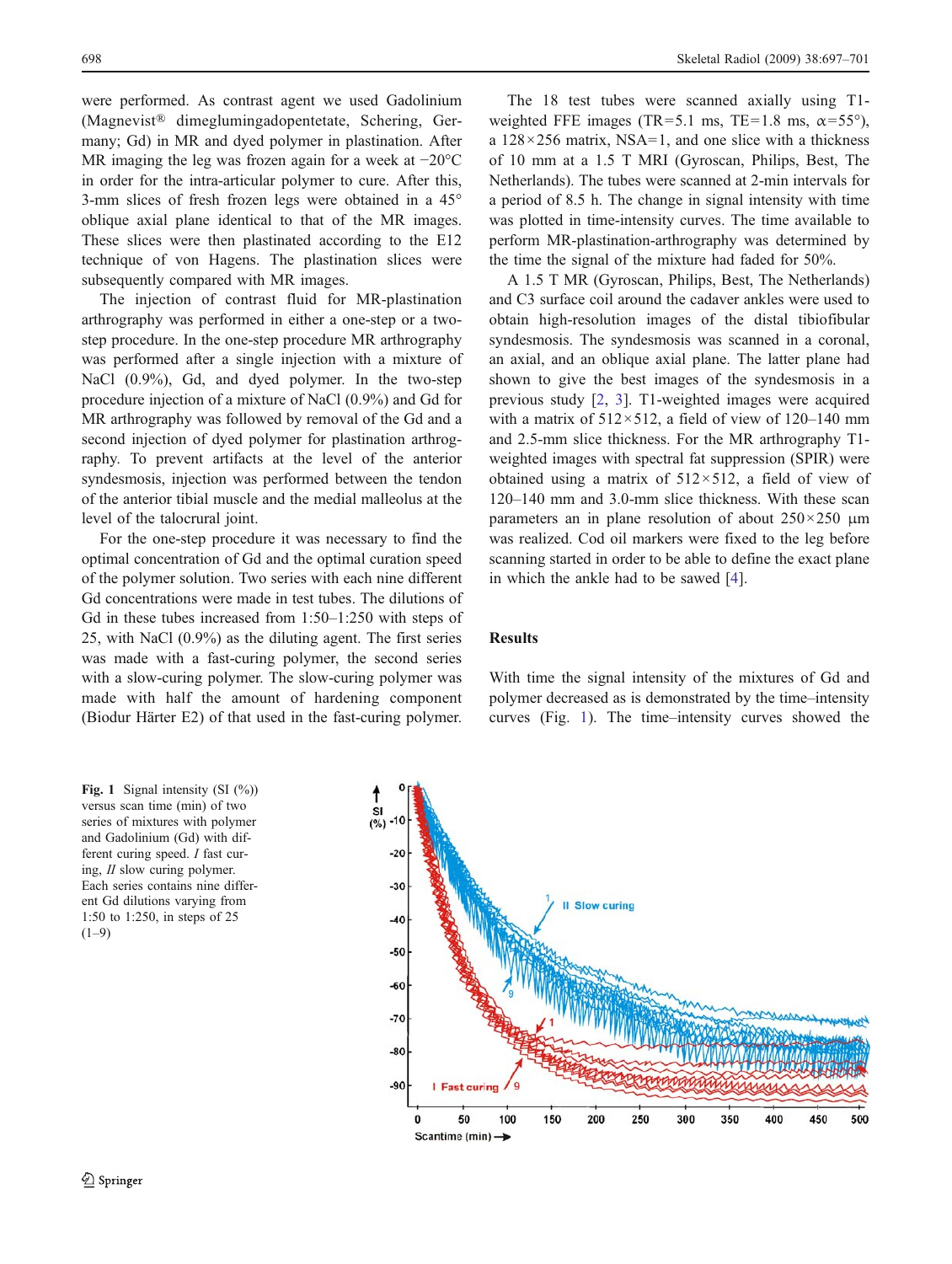<span id="page-2-0"></span>

Fig. 2 Axial T1-w image with fat suppression after an intra-articular injection with a mixture of diluted Gd and polymer (one step procedure).  $F$  fibula,  $T$  talus. The arthrogram is inhomogeneous: there are both areas with high signal intensity (arrow) as well as areas with signal voids (asterisk)

following: the decrease in signal intensity was initially greater in the fast-curing polymer than in the slow-curing polymer; after 512 min both polymers still had not completely solidified as the signal intensity of both the fast- and slow-curing polymer had not reached zero yet; at higher dilutions the decrease in signal intensity occurred at a greater rate than at lower dilutions.

MR-plastination-arthrography was performed in either a one- or a two-step procedure. For the one-step procedure we used the mixture with the slow-curing polymer with 1:50 diluted Gd. Although this procedure resulted in a good plastination arthrogram, the MR arthrogram appeared to be inhomogeneous (Fig. 2).

For the two-step MR plastination arthrography, we first performed a conventional MR arthrogram with 1:250 diluted Gd, followed by an intra-articular injection of dyed polymer. This resulted in both a homogeneous MR arthrogram as well as a good plastination arthrogram.

The images acquired after the two-step MR plastination arthrography were compared with the plastination arthrography and showed an excellent correlation (Fig. 3). The talocrural joint space and its recesses were filled with contrast agent in the MR arthrogram and with dyed polymer in the plastination arthrogram. The syndesmotic

noncontrast enhanced MRI (a), plastination arthrography (b), and MR arthrography (c, d) at the level of the syndesmosis. The green dye (b) and contrast (c, d) are visible in the syndesmotic recess. The recess is not visible in the noncontrast MRI (a). The anterior and posterior tibiofibular ligaments outline the syndesmotic recess. The fat pad is visible behind the anterior tibiofibular ligaments (a, b). The cod oil markers are visible as white balls on the skin  $(a, c)$ 

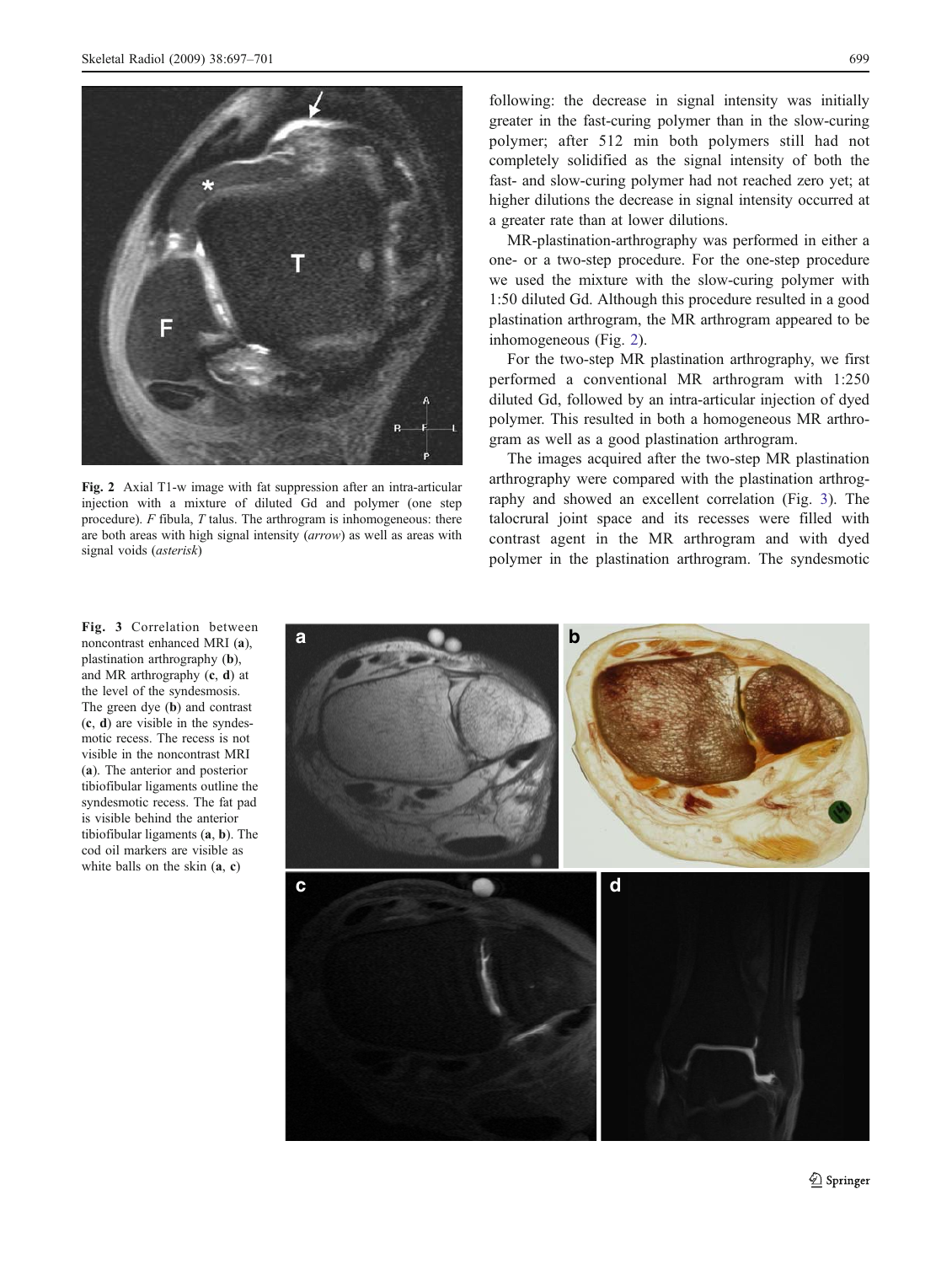

Fig. 4 Coronal T1-w image. A small fat pad (arrow) protrudes into the tibiotalar joint

recess was clearly visible in both the MR and the plastination arthrogram and the inner boundaries of the joint could easily be identified. The noncontrast enhanced MR images demonstrated ligaments, muscles, tendons, and the neurovascular bundles in great detail. The same structures were clearly recognizable in the plastinated slices.

Directly behind the anterior tibiofibular ligament was a small fat pad, which protruded variably into the talocrural joint (Fig. 4). In the T1-weighted images, the fat pad had the same signal intensity as the subcutaneous fat. In the MR arthrogram, a technique with fat suppression was used. The fat could now be seen as a signal void abutting the posterior border of the anterior tibiofibular ligament and indenting the syndesmotic recess (Fig. [3\)](#page-2-0).

The anterior and posterior tibiofibular ligaments were only partially depicted in the axial images of the talocrural

joint. However, in the oblique plane, running  $45^{\circ}$  in caudalcranial direction from the lateral malleolus and related to the tibia plafond, the syndesmotic ligaments were depicted in their entire length (Fig. 5).

The transverse ligament was best seen in an axial image since it runs parallel to the tibial plafond between the medial and lateral malleolus and forms a labrum-like structure at the posterior distal tibia. We cannot present a plastination image of this ligament in the axial plane since we only made images in the aforementioned oblique plane. The interosseous membrane was well visualized in both the axial and the oblique plane since it constitutes a continuous sheet between the crest of the tibia and fibula.

# Discussion

Several techniques can be used to perform MR arthrography. All techniques however are based on the presence of an intra-articular contrast-enhancing agent and on distension of the joint. A joint effusion or hemarthrosis, due to an acute or chronic injury of the joint, leads to distension of the joint with the intra-articular fluid acting as a natural contrast agent. Another way to perform an arthrogram is by injecting a saline solution into the joint and injecting Gd intravenously. The most commonly used technique however, is an intra-articular injection of a diluted Gd solution [[5\]](#page-4-0). This results in a high intra-articular signal and therefore a good depiction of the intra-articular anatomy.

Until now no technique was available to perform plastination arthrography. Plastination is a process in which tissues are dehydrated and impregnated with a polymer. It is an excellent method to study anatomy, but as fluids are taken out of the tissues during the process, it is difficult to study intra-articular anatomy. Plastination arthrography could be the solution for this problem. When a polymer is added to the Gd solution there will be a decrease in signal intensity with time because curing of the polymer results in

Fig. 5 Axial (left) and  $45^\circ$ oblique (right) T1-w image. In the axial image the anterior tibiofibular ligament looks interrupted (arrow). In the oblique image the ligament is depicted along its entire length (arrow)